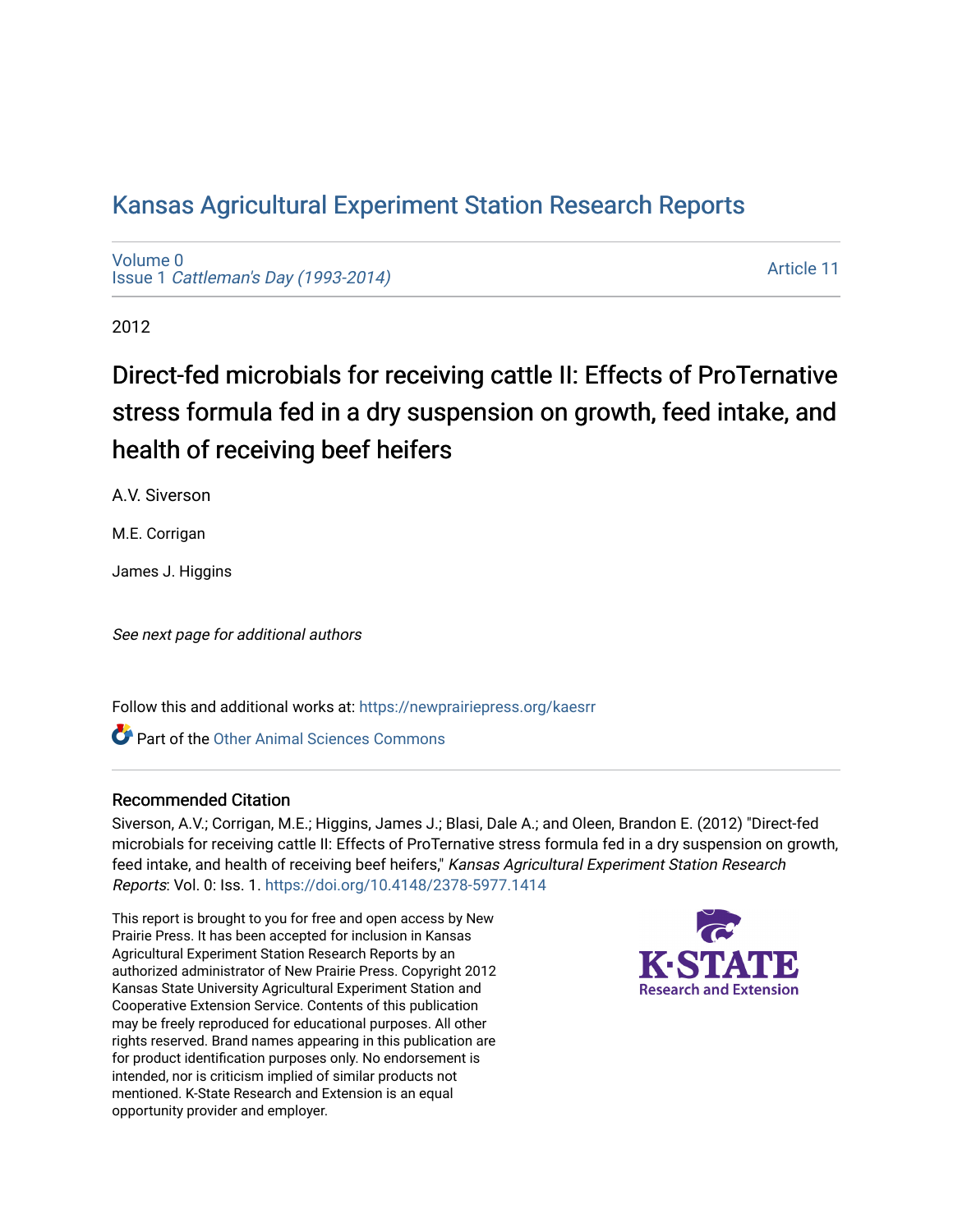## Direct-fed microbials for receiving cattle II: Effects of ProTernative stress formula fed in a dry suspension on growth, feed intake, and health of receiving beef heifers

## Abstract

Enhanced preconditioning and nutritional management strategies are needed industrywide as a means of controlling stress and related health problems for freshly arrived stocker calves. Direct-fed microbials are feed additives that stimulate natural, nonpathogenic gut flora in an attempt to stimulate competition against potentially pathogenic gut flora. Previous research involving direct-fed microbials offered in a liquid suspension to lightweight stocker calves produced no effects on growth or health performance. Therefore, the objective of our study was to evaluate the effects of a directfed microbial offered as a dry suspension on feed intake, average daily gain, and morbidity of highly stressed beef heifers.

## Keywords

Cattlemen's Day, 2012; Kansas Agricultural Experiment Station contribution; no. 12-231-S; Report of progress (Kansas State University. Agricultural Experiment Station and Cooperative Extension Service); 1065; Beef Cattle Research, 2012 is known as Cattlemen's Day, 2012; Beef; Microbials; ProTernative stress formula; Growth; Feed intake; Health

### Creative Commons License



This work is licensed under a [Creative Commons Attribution 4.0 License](https://creativecommons.org/licenses/by/4.0/).

### Authors

A.V. Siverson, M.E. Corrigan, James J. Higgins, Dale A. Blasi, and Brandon E. Oleen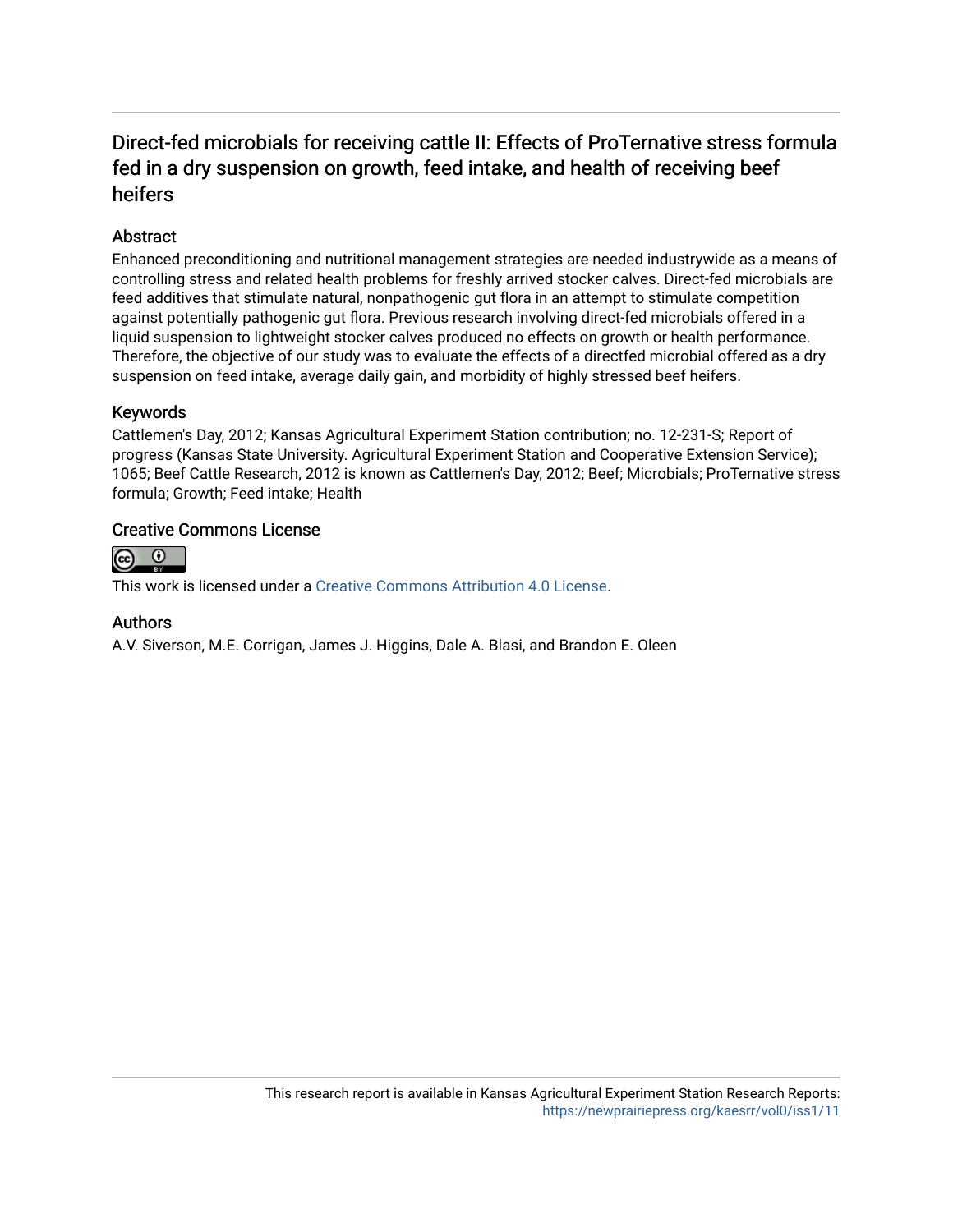# Direct-Fed Microbials for Receiving Cattle II: Effects of ProTernative Stress Formula Fed in a Dry Suspension on Growth, Feed Intake, and Health of Receiving Beef Heifers

*A.V. Siverson, D.A. Blasi, M.E. Corrigan, J.J. Higgins, and B.E. Oleen*

## Introduction

Enhanced preconditioning and nutritional management strategies are needed industrywide as a means of controlling stress and related health problems for freshly arrived stocker calves. Direct-fed microbials are feed additives that stimulate natural, nonpathogenic gut flora in an attempt to stimulate competition against potentially pathogenic gut flora. Previous research involving direct-fed microbials offered in a liquid suspension to lightweight stocker calves produced no effects on growth or health performance. Therefore, the objective of our study was to evaluate the effects of a directfed microbial offered as a dry suspension on feed intake, average daily gain, and morbidity of highly stressed beef heifers.

## Experimental Procedures

All procedures were approved by the Kansas State University Institutional Animal Care and Use Committee.

Over a 7-day period (May 11 through 18, 2011), 287 heifers (497 lb initial body weight) were assembled through auction market facilities in Tennessee and transported to the Kansas State University Beef Stocker Unit in three semi-truck loads. Travel time for the calves was 12 to 18 hours. Upon arrival, all calves were weighed, given a visual identification tag, tested for bovine respiratory disease, assessed for initial overall health, and placed in a temporary pen. Calves were provided with brome grass hay (1.5% of body weight; 11.0% crude protein and 0.34 Mcal/lb NEg) and water overnight. Calves were blocked by truckload and randomly assigned to 1 of 24 pens by arrival weight. Treatments (Table 1) were assigned randomly to pen in an incomplete block design. The day after arrival, calves were vaccinated for clostridial and viral diseases and dewormed. All calves were re-vaccinated 14 days later. Treatments consisted of a control (no probiotic) or ProTernative SF (Lallemand Animal Nutrition, Milwaukee, WI) direct-fed microbial.

Calves were gradually adapted to treatment diets using the step-up system shown in Table 1. Step-up diets consisted of native bluestem prairie hay, alfalfa hay, dry rolled corn, wet corn gluten feed, and a commercial premix pellet that provided Rumensin (Elanco Animal Health, Greenfield, IN) at the rate of 660 g/ton of diet dry matter.

Treatments were administered once daily for the duration of the trial. Treated cattle were fed 0.032 lb of ProTernative SF/head daily, which was premixed with 0.25 lb of dried distillers grains and top-dressed onto the morning feed ration. This supplement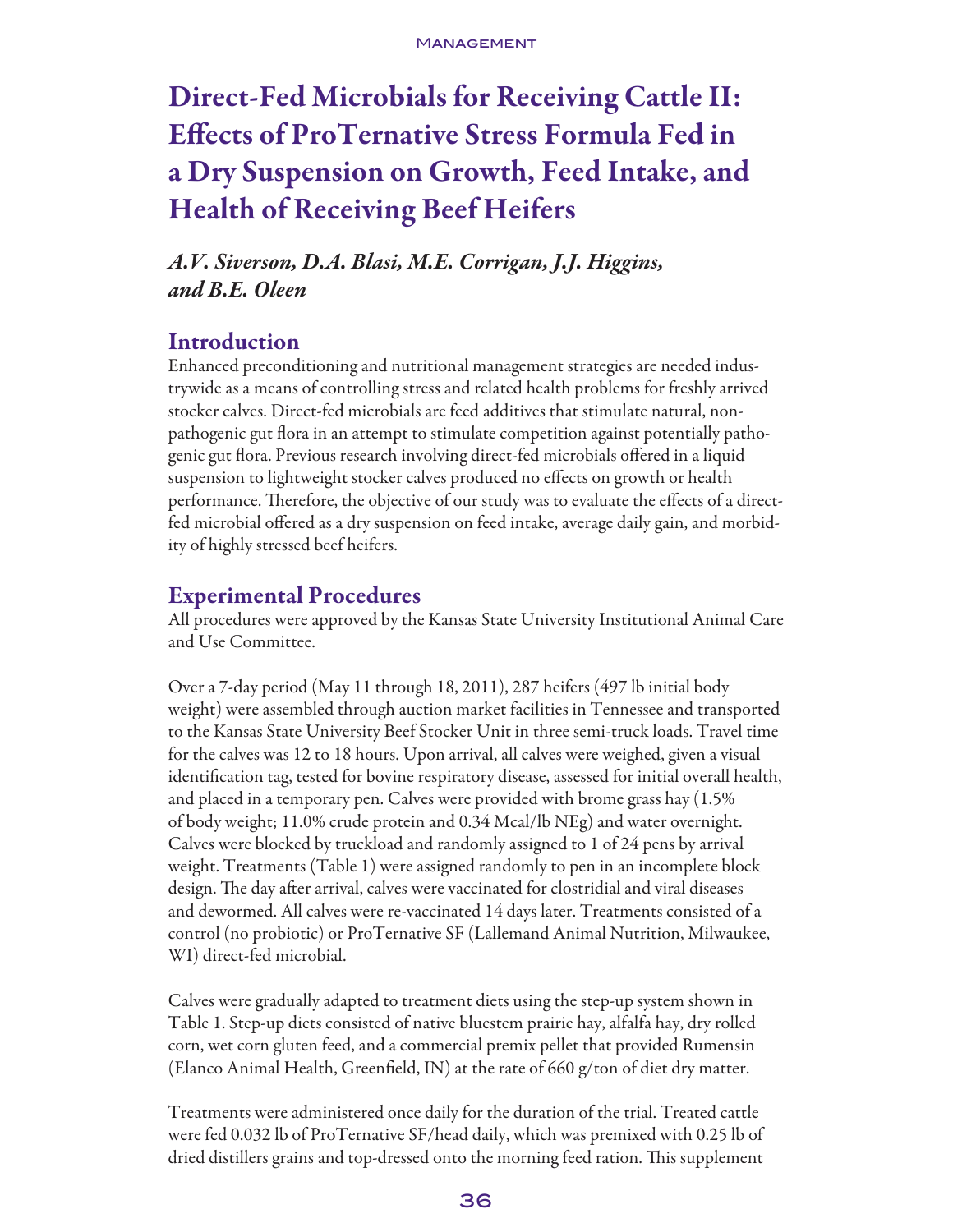#### **MANAGEMENT**

provided 2 × 1010 CFU/animal daily of *Saccharomyces boulardii* (CNCM I- 1079). Control cattle received 0.25 lb/heifer daily of dried distillers grains as a top-dress. Care was taken to evenly distribute the allotted supplements across the bunk line of each pen.

Feed ingredients were randomly sampled once for each base diet to determine nutrient content. The amount of feed delivered to each pen was recorded on a daily basis. Feed refusals were weighed and recorded.

Animals were individually weighed at initial processing (day 0), during revaccination (day 14), and at the end of the study (day 44). Weights were measured before the morning feed delivery.

Calves were observed twice daily for symptoms of sickness or lameness. Caregivers were blinded to treatment. Calves with a clinical illness score greater than  $1(1 = normal,$  $2 =$  slightly ill,  $3 =$  moderately ill, or  $4 =$  severely ill) were removed from their respective pens for physical examination. Animals with a rectal temperature  $\geq$  103.6°F were treated for respiratory disease.

## Results and Discussion

Treatment had no effect  $(P > 0.83)$  on average daily gain or dry matter intake (Table 2). In general, growth performance and feed intake of all pens was excellent. ProTernative SF had no influence on growth performance or morbidity rate.

## Implications

Daily supplementation of ProTernative SF delivered in a dry premix did not influence health, feed consumption, or average daily gain of high-risk beef heifers.

| Table 1. Composition of diets fed to highly stressed neifers during receiving |        |        |            |  |
|-------------------------------------------------------------------------------|--------|--------|------------|--|
| Ingredient                                                                    | Diet 1 | Diet 2 | Final diet |  |
| Number of days fed                                                            | 8      | 10     | 26         |  |
| Cracked corn                                                                  | 28.0   | 29.0   | 36.0       |  |
| Wet corn gluten feed                                                          | 30.0   | 37.0   | 37.0       |  |
| Alfalfa hay                                                                   | 23.0   | 15.0   | 9.0        |  |
| Prairie hay                                                                   | 16.0   | 16.0   | 16.0       |  |
| Supplement                                                                    | 3.0    | 3.0    | 3.0        |  |
| Nutrient composition                                                          |        |        |            |  |
| Dry matter %                                                                  | 70.47  | 66.19  | 78.04      |  |
| Crude protein, %                                                              | 15.33  | 15.75  | 13.31      |  |
| $NEm$ , Mcal/lb                                                               | 0.79   | 0.81   | 0.82       |  |
| $NEg$ , Mcal/lb                                                               | 0.46   | 0.48   | 0.49       |  |
| Calcium, %                                                                    | 0.93   | 1.29   | 0.75       |  |
| Phosphorus, %                                                                 | 0.38   | 0.42   | 0.44       |  |

Table 1. Composition of diets fed to highly stressed heifers during receiving